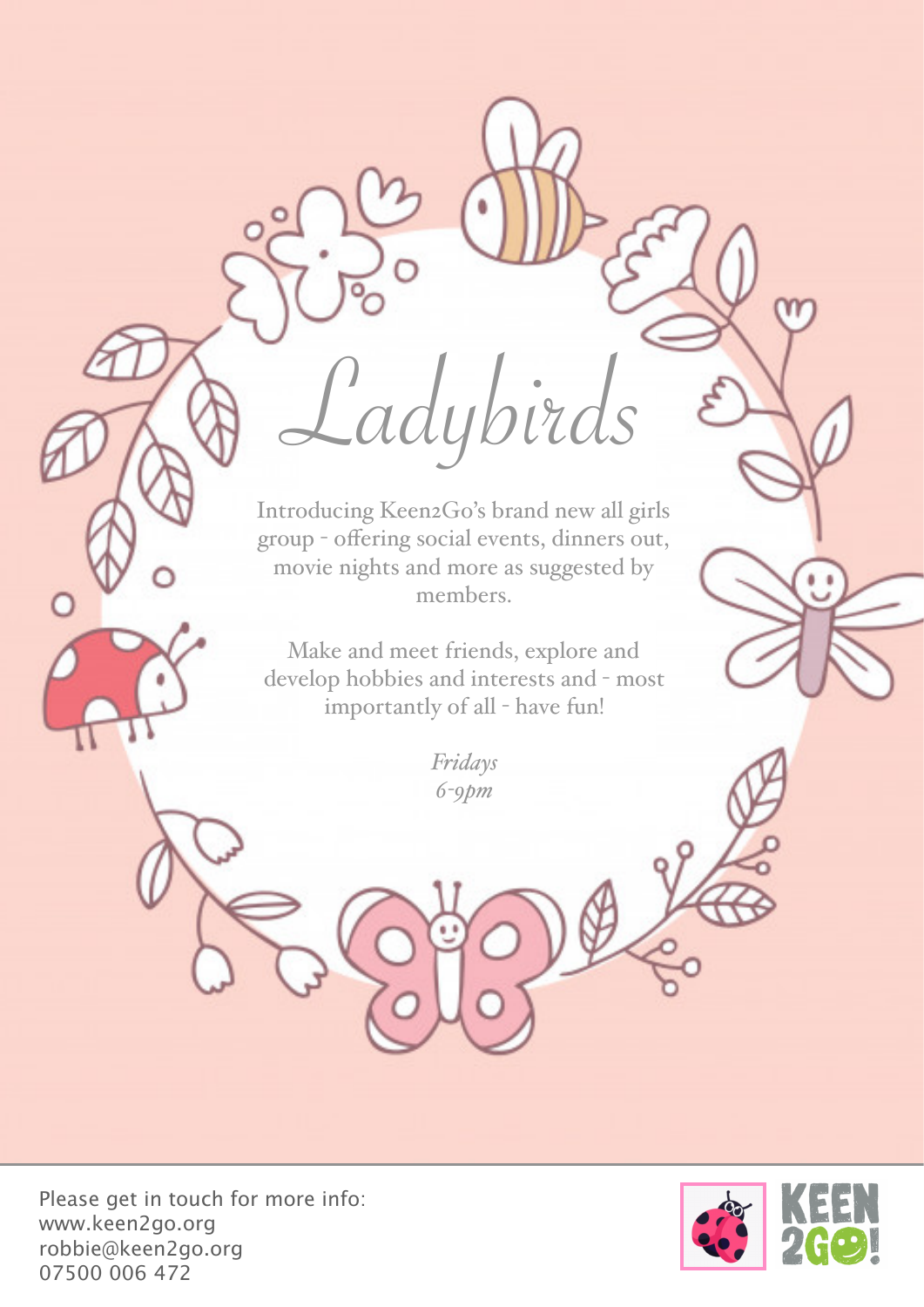July

Times - 6pm - 9pm

Friday 26th July 2019 Cinema trip to see Lion King & Burger for dinner *Valey Park Croydon*

*View Pricing page for more info*

Please get in touch for more info: www.keen2go.org robbie@keen2go.org 07500 006 472

 $\bigcap$ 



٥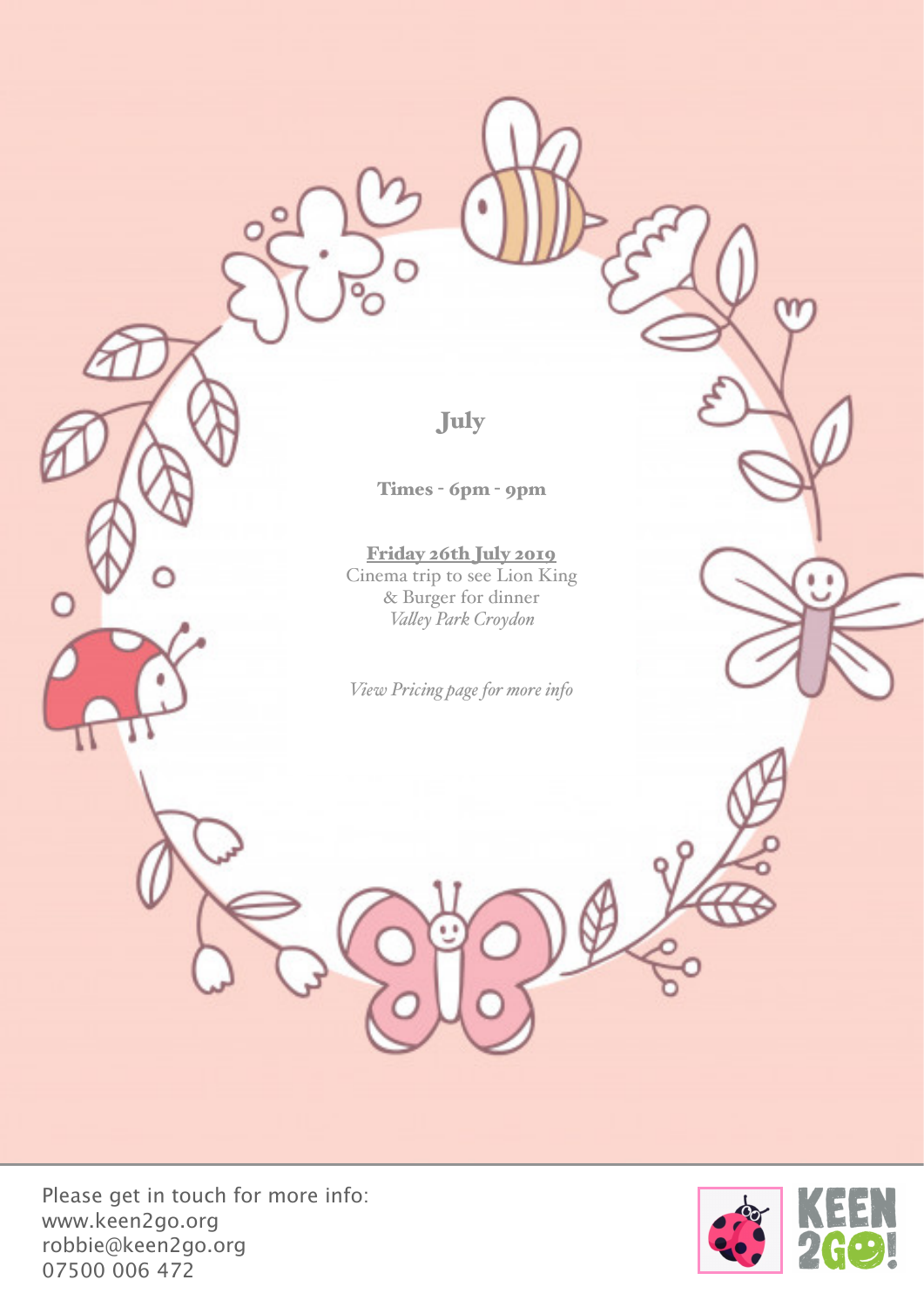August

Times - 6pm - 9pm

Friday 2nd August Picnic, Games & Boat Race *Beddington Park*

Friday 9th August Trampoline Park & Pizza Hut *Valey Park* 

Friday 16th August Swimming and Fish and chips Westcroft & Carshalton

> Friday 23rd August Pamper Evening TBC

*View Pricing page for more info* 

Please get in touch for more info: www.keen2go.org robbie@keen2go.org 07500 006 472

 $\bigcap$